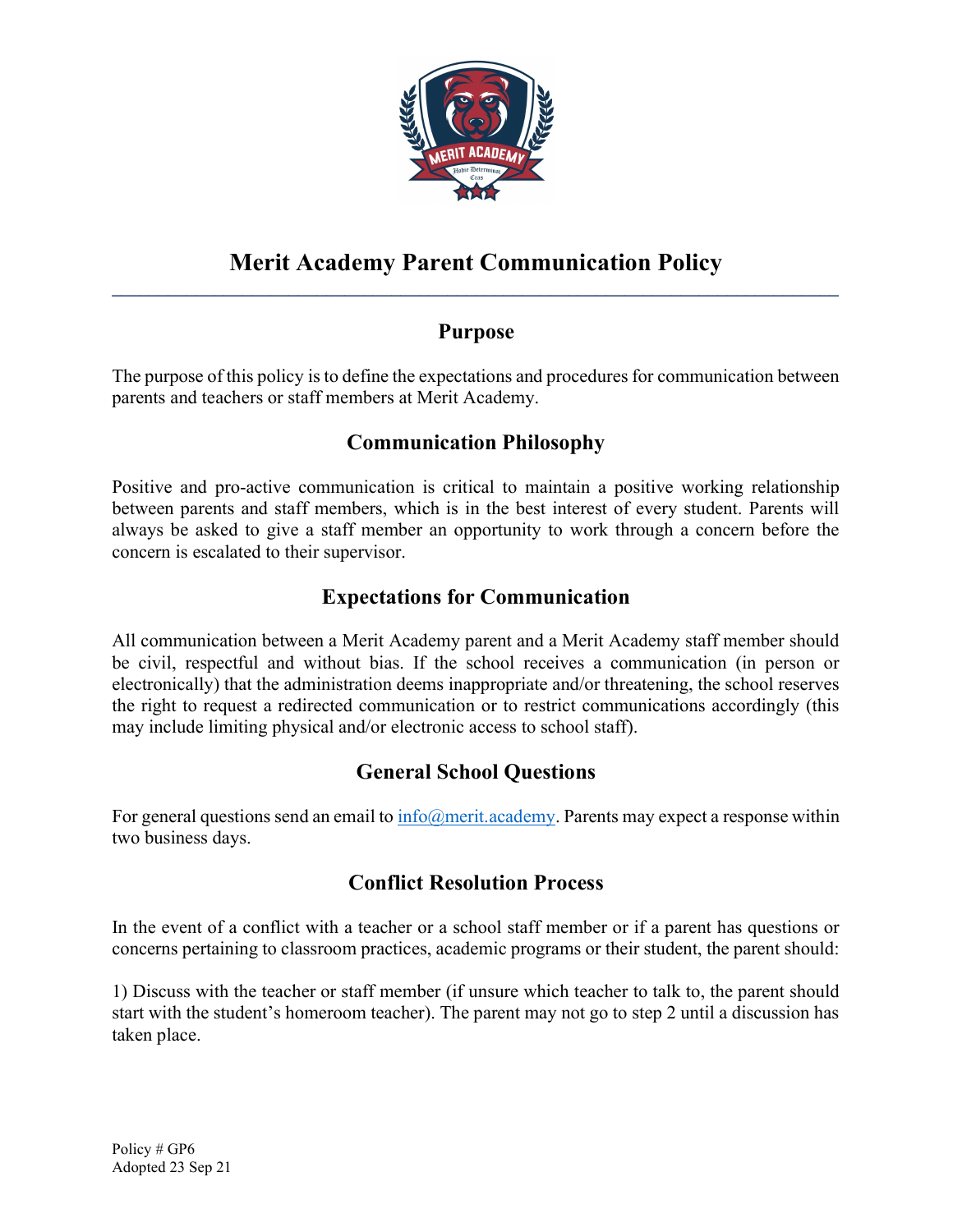

### Merit Academy Parent Communication Policy  $\mathcal{L}_\mathcal{L} = \mathcal{L}_\mathcal{L} = \mathcal{L}_\mathcal{L} = \mathcal{L}_\mathcal{L} = \mathcal{L}_\mathcal{L} = \mathcal{L}_\mathcal{L} = \mathcal{L}_\mathcal{L} = \mathcal{L}_\mathcal{L} = \mathcal{L}_\mathcal{L} = \mathcal{L}_\mathcal{L} = \mathcal{L}_\mathcal{L} = \mathcal{L}_\mathcal{L} = \mathcal{L}_\mathcal{L} = \mathcal{L}_\mathcal{L} = \mathcal{L}_\mathcal{L} = \mathcal{L}_\mathcal{L} = \mathcal{L}_\mathcal{L}$

2) If the issue cannot be resolved at the teacher or staff level, the parent should next discuss the issue with the appropriate administrator, who may, if appropriate, mediate a discussion between the parties in conflict.

3) If the issue cannot be resolved by the appropriate administrator, then the parent should discuss the issue with the Dean of Students or his/her or designee.

4) If the issue cannot be resolved at the executive level, parents should bring the issue to the Merit Academy Board of Directors (BOD).

### Policy Suggestions or New Program Ideas

For suggested changes, additions or policy-related complaints as well as ideas for new programs or policies:

1) Submit your input to the Director of Development (DOD) at gpekron@merit.academy. The DOD may decide to draft a policy change or new program proposal for the Board of Directors.

2) If the DOD does not feel a policy change is warranted, the parent may escalate the issue directly to the Board of Directors.

3) Prior to consideration, the BOD may request more information from the DOD or the parent, or refer to another advisory committee for further development and analysis. If so, the committee will investigate the feasibility and advisability of the recommendation and provide a report to the BOD in a timely manner.

4) The BOD will then vote on the recommendation.

### Policy Questions

Submit your question to gpekron@merit.academy. You will be contacted within two business days with the answer to your question or a referral on where to find the answer.

### Social Media

Merit Academy respects the right of every individual to express themselves on social media. Social media can provide a productive arena for all of us to communicate a variety of beliefs and points